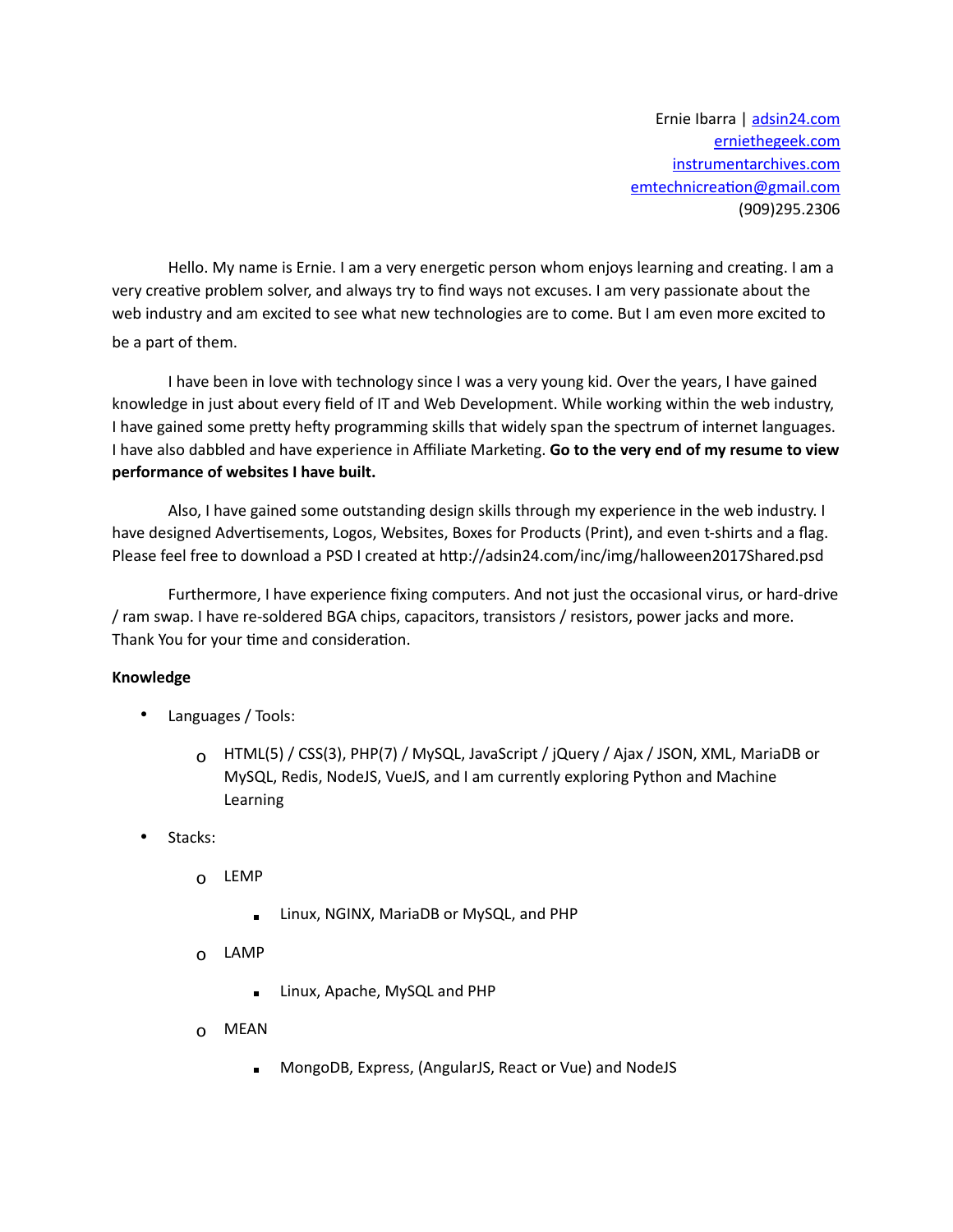- I am also familiar with affiliate marketing, as the previous company I worked for was an Affiliate Marketing company. I have experience in both Hitpath and Limelight CRM (now sticky.io). I actually built an API interfacing both of our reporting tools (Hitpath and LimeLight CRM). I also have experience with other Affiliate Marketing Platforms such as Cake and Voluum, as some of our customers would use it. But primarily, we would use HitPath and LimeLight CRM.
	- $\circ$  Very Strong HTML / CSS Knowledge. I understand graceful degradation / progressive enhancement, pseudo element selectors such as :before / :after, :hover / :active / :firstchild selectors, media queries, css3 transitions and more. I have demonstrated these abilities throughout my work, as well as on my personal website(s) listed above.
	- $\circ$  Great understanding of PHP(7) / MySQL. I have had the opportunity to build a CRM / Financial Software for a company in the past. I utilized PHP / MySQL, HTML / CSS and jQuery. I used MD5 for encryption, and it's still up and running today. I have a link, but will only showcase this in person for security reasons. Please see below for more details.
	- $\circ$  I've also had the opportunity to build booking software for a moving company. Unfortunately I can't showcase this because it's no longer online. Their website is down. But I still have all the code and can create a database for it and plug it into my server(s).
- Responsive and Mobile Website Development.
	- $\circ$  I currently have a fully responsive website. I have implemented a nice little device detection system that displays the mobile site for all mobile devices. I also have media queries for landscape and portrait orientations on the mobile site. The desktop version is also responsive.
- SVG (Scalable Vector Graphics)
	- $\circ$  I have examples of SVG Graphics on my website. I am very interested in this technology, and anxious to create breath-taking effects with it.
- Very Strong Photoshop Knowledge
	- $\circ$  On my website, you can download some of my latest Photoshop documents. There you can see the level of Photoshop skills I have. I consider myself an 8, maybe even a 9 of 10. Please feel free to download one of my latest PSDs at: http://adsin24.com/inc/img/ halloween2017Shared.psd
- **Great Illustrator abilities.** 
	- o While learning SVG, I begun to also explore and learn Illustrator. These two go hand in hand, and I am excited to explore both as much as possible.
	- $\circ$  I have also built some designs for print. I have designed product boxes, labels, flags, and even t-shirts. Usually, Print design is measured in dimensions defined in either in, cm, feet, or yards (with bleed padding). It's also usually 300 DPI (Dots per Inch), utilizing the CMYK color format.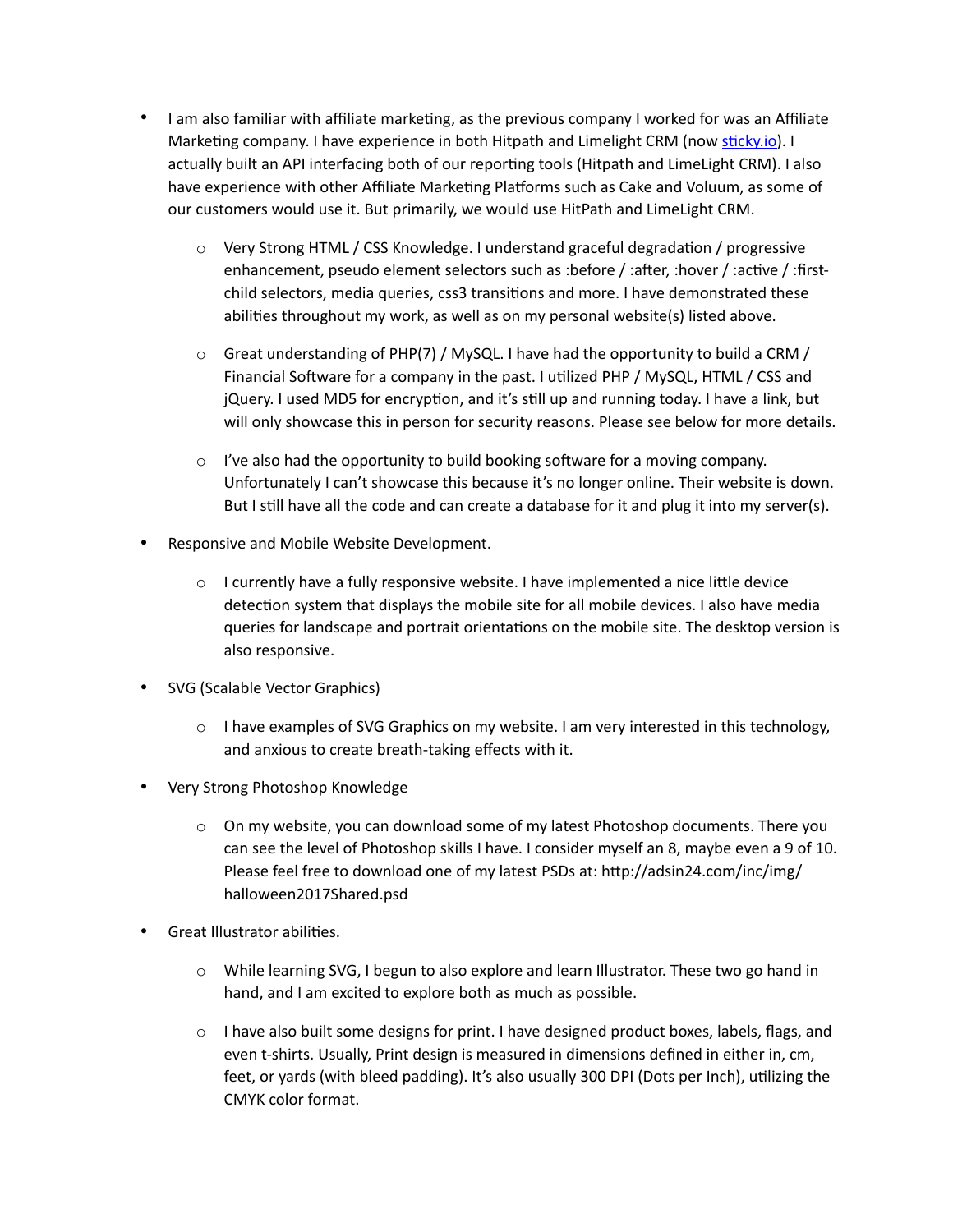- Bronto and Mailchimp Email Campaign Experience
	- $\circ$  I have experience creating email campaigns that were sent out through Bronto, and Mailchimp Email Marketing Services. I have also built templates for our email campaigns that were approved by Bronto and Mailchimp's staff.
- Magento eCommerce Platform Knowledge
	- $\circ$  I have experience creating pages, blocks, banners, widgets, and price-rules for the Magento eCommerce platform. See my experience below for more.

## **Experience:**

- My tasks as a Web Developer for C5 Interactive were as follows:
	- $\circ$  I worked for a company named C5 interactive (an affiliate marketing company). During this time, I built and re-built their website visible at www.c5interactive.com – I used HTML(5), CSS(3), and Javascript / jQuery.
	- $\circ$  I managed all emails, hosting, SSL certificates, and any other updates / changes to websites as they needed.
	- $\circ$  I Built reporting APIs between our reporting tools (Hitpath and Limelight CRM), in addition to others.
	- $\circ$  I was tasked with ripping competitor's sale pages (which I did very well). **I have a list of over 300 websites that I built for this company while I was working for them.** At one point, I produced up to 6 websites a day, including but not limited to server and domain setup, SSL certificate, emails, and all Graphic Design including the creation of a Logo, home page images, as well as other page assets.
- My tasks as a Front End Web Developer for FAO (Factory Authorized Outlet) were as follows:
	- $\circ$  Conceptualize Designs in Photoshop. Weather it was a landing page, or a promotion, I created outstanding layouts and designs. I have proven consistency in working with unique styles and dimensions.
	- $\circ$  I would Cut and Code Approved Designs. This usually involved creating a sprite which carried all the elements of that page in it. Then with a little HTML / CSS magic, I would make it a functioning page.
	- $\circ$  I coded and published Site Content such as Pages, Widgets, & Banners on a daily bases.
	- $\circ$  I provided email campaigns for Marketing through Bronto and Mailchimp Email Services
	- o Code Pages, CMS Blocks, Widgets, and Banners.
- Built a CRM / Financial Software (as a freelancer)
	- $\circ$  This CRM has 4 basic parts. An Admin Section, a Reports Section, a User Section, and an Upload Section. I also used no frameworks to accomplish this. This is all 100% my code.
		- $\blacksquare$  1. The Admin Section
			- Admin can add or delete a user or projects / companies. They can set permissions for users and assign people to certain projects. This account can also do everything all other accounts can.
		- 2. The Reports Section
			- The admin or Power User(s) are the only ones with access to global reporting. They can also give certain user(s) the ability to view single threads or reports, statistics on expenses either by individual user, or for a whole company / project.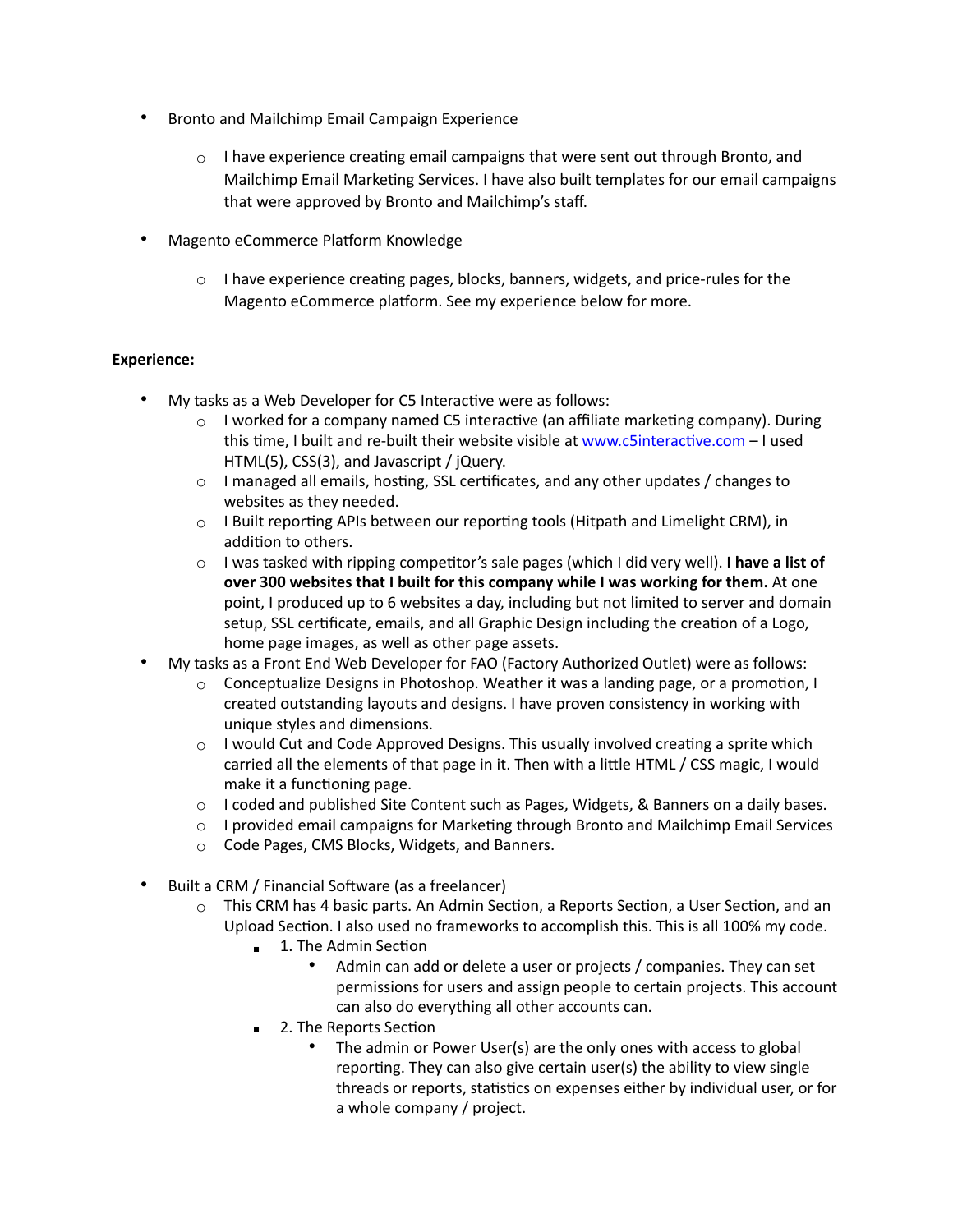- 3. The User Section
	- The User section is basically an expensing form. There, they can fill what they have spent in meals, lodging, gas, flight cost, etc...
	- Google Maps Integration Here, I have adapted a Google Maps API Plugin that allows us to get the miles between the user's starting location, and ending location. This then multiplies the miles by the Rate per Mile (RPM) and you have the total due for driving expenses.
- 4. The Upload Section
	- Upload Receipt Section Here we can upload receipts of the expenses for management verification. Rather than carrying a receipt around for 5-6 days, or sometimes longer, you can store it digitally here right from your phone.
- Built Booking / Software for a Moving Company (as a freelancer)
	- $\circ$  This online software came together with PHP / MySQL, HTML / CSS, and jQuery. Again, using the Google API Plugin to calculate distance. I used no frameworks. This one was pretty straight forward, though very involved as I will explain.
		- 1. When Clicking **Book a Move** It would ask to fill out the user's starting location, ending location, and how many rooms we would be moving, and the move date. Once filled, and the user presses continue:
		- 2. It would query their database and check if there are any moves booked for that day.
			- If Not, the system notifies the user: Congratulations, your move-date is available, Click next to continue.
			- If Yes The query would check the move-size.
				- o If a smaller move is booked, (a 3 or 4 room move) you can book up to a 4 room move. There is no conflict as two 4 bedroom moves are allowed to be booked in one day.
				- $\circ$  When attempting to book a 5+ room move when there is already a move booked for that day, the user gets a message stating that there is already a scheduled move for that day. It then invites the user to choose an alternative day (the system then suggests two days before and after the selected date which do not have conflicting moves). You can still choose to book the move on the original selected date, resulting in a provisional book. In a Provisional Book, the manager looks at the move size, and locations, determining the possibility for both moves being performed the same day. The Manager then contacts the client(s) to move the date(s) accordingly and confirms dates / times.
				- o If a bigger 5+ room move is booked for that day, it returns a message stating that there is already a move booked for that day. This method also invites you to choose an alternate nonconflicting day. Again, It still lets you book the original selected date, but it would be a Provisional book.
		- 3. The system would then proceed to collect more detailed information, such as the exact number of rooms / dens, kitchen, garage, etc…
		- 4. The user would then get a guesstimate of how much their move would cost. This is based on the amount of boxes, stairs, floors, hallways, etc. If they are happy with the quote, they can book right then and there. If not, and they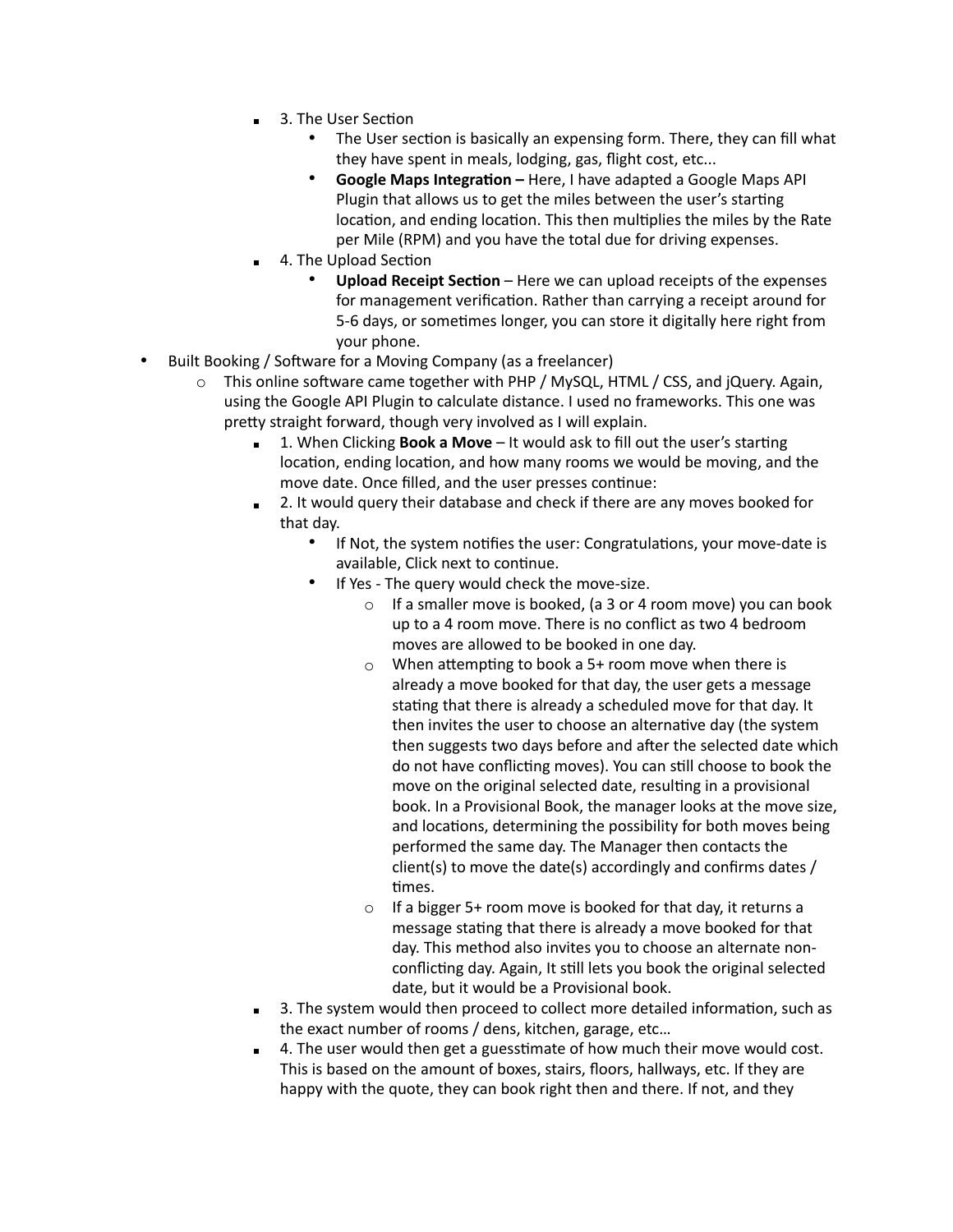choose to leave the page, the system has already collected their information and in 3 days, the system emails them a 10% off coupon to entice them to book.

## **Work History:**

- **12/1/15 1/18/18 -** I worked for a company named C5 interactive (an affiliate marketing company). During this time, I built and re-built their website visible at www.c5interactive.com  $-1$ used HTML(5), CSS(3), and Javascript / jQuery. I managed all emails, hosting, SSL certificates, and any other updates / changes to websites as they needed. I also built reporting APIs between our reporting tools (Hitpath and Limelight CRM), in addition to others. Furthermore, I was tasked with ripping competitor's sale pages (which I did very well). I have a list of over 300 websites **that I built for this company while I was working for them.** At one point, I produced up to 6 websites a day, including server and domain setup, SSL certificate, emails, and all Graphic Design including the creation of a Logo, home page images, as well as other page assets.
- **3/13 10/15** I worked for a company called FAO. Check out their website at [www.factoryauthorizedoutlet.com](http://www.factoryauthorizedoutlet.com) and [www.maxtool.com](http://www.maxtool.com) – I was in charge of conceptualizing, designing, cutting and coding promotions, landing pages, blocks, widgets, and more. Through creating promotions, I gained allot of knowledge in the field of internet marketing, product presentation, margins and proportion, tonal contrast, color contrast and more.
- **10/09 3/13** I freelanced, creating various websites, installed frameworks and themes for Wordpress, Magento, and buddypress. I customized Wordpress plugins, and even created some online software. I attribute allot of my learning to this time period. I very much enjoy a challenge, and even more conquering it.
- **2005-2009** I was the sole proprietor of a computer sales / repair company. I was in charge of stock / inventory, financial / accounting responsibilities, maintenance, and personnel. In addition, I was the on-site tech. I have a deep understanding of both Mac and Windows PC. I have fixed everything from cracked LCD screens, to faulty DC Jacks. In the past, I have implemented active directories with Windows Server 2003, and 2008. Back in 2005, I began to see the need for a website to promote my business. I then started researching HTML / CSS. It was during this time that I began growing my knowledge in web-development. Soon this passion inspired me to start freelancing in the web industry, eventually straying me off the path of Computer and IT Services.

**So Why Should I Be Considered?** I have always demonstrated an ability to grow and learn with any challenging tasks I encounter. I am a very knowledgeable person that is always willing to learn, and I spend a lot of personal time expanding my knowledge. I work really well in teams, and I have really good verbal and written communication skills. I can be a perfectionist at times, but I have found that to add to my skillset in the long run. Thank you for your time and consideration.